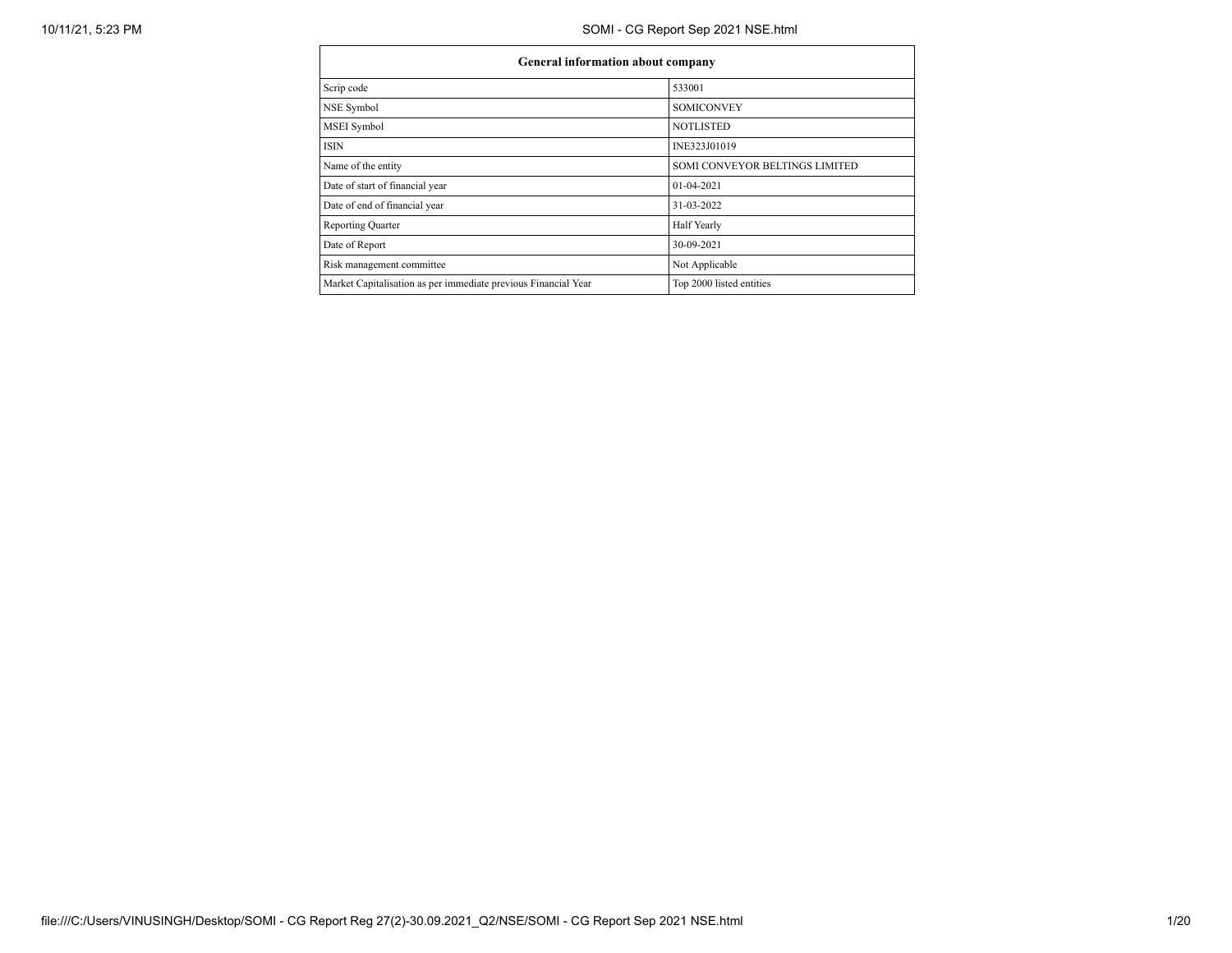|                |                                                                      |                                                |                     |            |                                                |                            |                               |                          |                                                                                                      |                                             | <b>Annexure I</b>                                         |                            |                      |                                            |                                                                                                                                                |                                                                                                                                                                      |                                                                                                                                                                          |                                                                                                                                                                                                            |                                      |                                             |
|----------------|----------------------------------------------------------------------|------------------------------------------------|---------------------|------------|------------------------------------------------|----------------------------|-------------------------------|--------------------------|------------------------------------------------------------------------------------------------------|---------------------------------------------|-----------------------------------------------------------|----------------------------|----------------------|--------------------------------------------|------------------------------------------------------------------------------------------------------------------------------------------------|----------------------------------------------------------------------------------------------------------------------------------------------------------------------|--------------------------------------------------------------------------------------------------------------------------------------------------------------------------|------------------------------------------------------------------------------------------------------------------------------------------------------------------------------------------------------------|--------------------------------------|---------------------------------------------|
|                |                                                                      |                                                |                     |            |                                                |                            |                               |                          | Annexure I to be submitted by listed entity on quarterly basis                                       |                                             |                                                           |                            |                      |                                            |                                                                                                                                                |                                                                                                                                                                      |                                                                                                                                                                          |                                                                                                                                                                                                            |                                      |                                             |
|                | <b>I. Composition of Board of Directors</b>                          |                                                |                     |            |                                                |                            |                               |                          |                                                                                                      |                                             |                                                           |                            |                      |                                            |                                                                                                                                                |                                                                                                                                                                      |                                                                                                                                                                          |                                                                                                                                                                                                            |                                      |                                             |
|                | Disclosure of notes on composition of board of directors explanatory |                                                |                     |            |                                                |                            |                               |                          |                                                                                                      |                                             |                                                           |                            |                      |                                            |                                                                                                                                                |                                                                                                                                                                      |                                                                                                                                                                          |                                                                                                                                                                                                            |                                      |                                             |
|                |                                                                      |                                                |                     |            |                                                |                            |                               |                          |                                                                                                      |                                             | Whether the listed entity has a Regular Chairperson   Yes |                            |                      |                                            |                                                                                                                                                |                                                                                                                                                                      |                                                                                                                                                                          |                                                                                                                                                                                                            |                                      |                                             |
|                |                                                                      |                                                |                     |            |                                                |                            |                               |                          |                                                                                                      |                                             | Whether Chairperson is related to MD or CEO   Yes         |                            |                      |                                            |                                                                                                                                                |                                                                                                                                                                      |                                                                                                                                                                          |                                                                                                                                                                                                            |                                      |                                             |
| Sr             | Title<br>(Mr)<br>$\sqrt{ }$<br>Ms)                                   | Name of the<br>Director                        | PAN                 | <b>DIN</b> | Category 1<br>of directors                     | Category 2<br>of directors | Category<br>3 of<br>directors | Date<br>of<br>Birth      | Whether<br>special<br>resolution<br>passed?<br>[Refer Reg.<br>$17(1A)$ of<br>Listing<br>Regulations] | Date of<br>passing<br>special<br>resolution | <b>Initial Date</b><br>of<br>appointment                  | Date of Re-<br>appointment | Date of<br>cessation | Tenure<br>of<br>director<br>(in<br>months) | No of<br>Directorship<br>in listed<br>entities<br>including<br>this listed<br>entity (Refer<br>Regulation<br>17A of<br>Listing<br>Regulations) | No of<br>Independent<br>Directorship<br>in listed<br>entities<br>including<br>this listed<br>entity<br>(Refer<br>Regulation<br>$17A(1)$ of<br>Listing<br>Regulations | Number of<br>memberships<br>in Audit/<br>Stakeholder<br>Committee(s)<br>including this<br>listed entity<br>(Refer<br>Regulation<br>$26(1)$ of<br>Listing<br>Regulations) | No of post<br>of<br>Chairperson<br>in Audit/<br>Stakeholder<br>Committee<br>held in listed<br>entities<br>including<br>this listed<br>entity (Refer<br>Regulation<br>$26(1)$ of<br>Listing<br>Regulations) | Notes for<br>not<br>providing<br>PAN | Notes for<br>not<br>providing<br><b>DIN</b> |
| $\mathbf{1}$   | Mr                                                                   | <b>OM</b><br><b>PRAKASH</b><br><b>BHANSALI</b> | AAYPB9950G          | 00351846   | Executive<br>Director                          | Chairperson MD             |                               | $10-$<br>$01 -$<br>1954  | NA                                                                                                   |                                             | 16-06-2000                                                | 29-09-2017                 |                      |                                            |                                                                                                                                                | $\theta$                                                                                                                                                             |                                                                                                                                                                          | $\sqrt{ }$                                                                                                                                                                                                 |                                      |                                             |
| $\sqrt{2}$     | Mr                                                                   | VIMAL<br><b>BHANSALI</b>                       | ADDPB0794Q 00351851 |            | Executive<br>Director                          | Not<br>Applicable          |                               | $19-$<br>$07 -$<br>1979  | NA                                                                                                   |                                             | 16-06-2000                                                | 29-09-2017                 |                      |                                            |                                                                                                                                                | $\theta$                                                                                                                                                             |                                                                                                                                                                          | $\Omega$                                                                                                                                                                                                   |                                      |                                             |
| $\overline{3}$ | Mr                                                                   | <b>GAURAV</b><br><b>BHNSALI</b>                | ADDPB0795R          | 00351860   | Executive<br>Director                          | Not<br>Applicable          |                               | $29 -$<br>$07 -$<br>1980 | NA                                                                                                   |                                             | 16-06-2000                                                | 29-09-2017                 |                      |                                            |                                                                                                                                                | $\theta$                                                                                                                                                             |                                                                                                                                                                          | $\Omega$                                                                                                                                                                                                   |                                      |                                             |
| $\overline{4}$ | Mr                                                                   | <b>MAHENDRA</b><br><b>RAKHECHA</b>             | ABBPR6748N          | 00648532   | Non-<br>Executive -<br>Independent<br>Director | Not<br>Applicable          |                               | $17-$<br>$06 -$<br>1968  | <b>NA</b>                                                                                            |                                             | 30-09-2006                                                | $01 - 10 - 2020$           |                      | 180                                        |                                                                                                                                                |                                                                                                                                                                      | $\mathcal{D}$                                                                                                                                                            |                                                                                                                                                                                                            |                                      |                                             |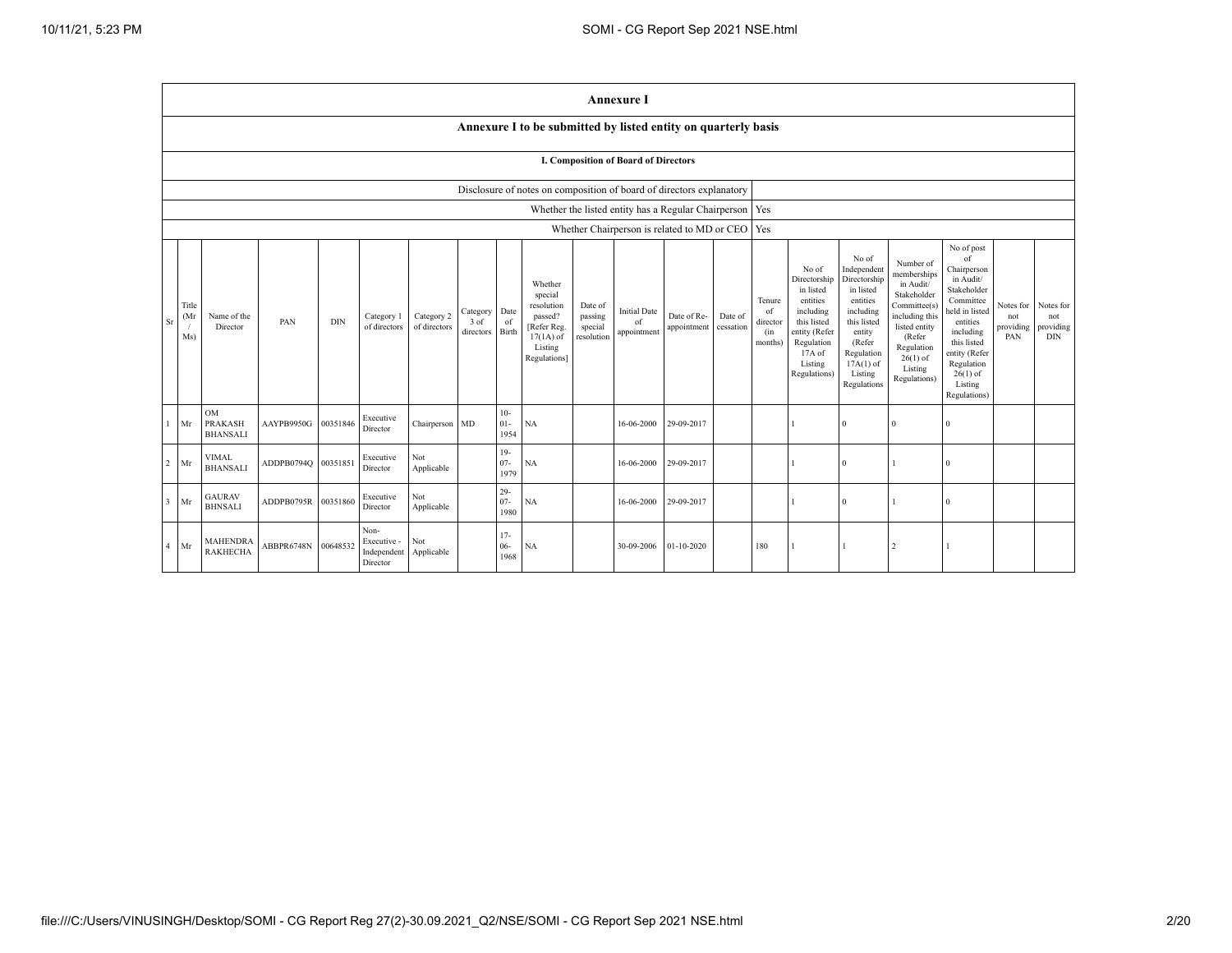|                                                     | I. Composition of Board of Directors |                     |            |                                                |                               |                               |                          |                                                                                                     |                                             |                                          |                            |                      |                                            |                                                                                                                                                |                                                                                                                                                                      |                                                                                                                                                                          |                                                                                                                                                                                                            |                                      |                                             |
|-----------------------------------------------------|--------------------------------------|---------------------|------------|------------------------------------------------|-------------------------------|-------------------------------|--------------------------|-----------------------------------------------------------------------------------------------------|---------------------------------------------|------------------------------------------|----------------------------|----------------------|--------------------------------------------|------------------------------------------------------------------------------------------------------------------------------------------------|----------------------------------------------------------------------------------------------------------------------------------------------------------------------|--------------------------------------------------------------------------------------------------------------------------------------------------------------------------|------------------------------------------------------------------------------------------------------------------------------------------------------------------------------------------------------------|--------------------------------------|---------------------------------------------|
|                                                     |                                      |                     |            |                                                |                               |                               |                          | Disclosure of notes on composition of board of directors explanatory                                |                                             |                                          |                            |                      |                                            |                                                                                                                                                |                                                                                                                                                                      |                                                                                                                                                                          |                                                                                                                                                                                                            |                                      |                                             |
| Whether the listed entity has a Regular Chairperson |                                      |                     |            |                                                |                               |                               |                          |                                                                                                     |                                             |                                          |                            |                      |                                            |                                                                                                                                                |                                                                                                                                                                      |                                                                                                                                                                          |                                                                                                                                                                                                            |                                      |                                             |
| Title<br>(Mr<br>Sr<br>Ms)                           | Name of the<br>Director              | PAN                 | <b>DIN</b> | Category 1<br>of directors                     | Category 2<br>of<br>directors | Category<br>3 of<br>directors | Date<br>of<br>Birth      | Whether<br>special<br>resolution<br>passed?<br>Refer Reg.<br>$17(1A)$ of<br>Listing<br>Regulations] | Date of<br>passing<br>special<br>resolution | <b>Initial Date</b><br>of<br>appointment | Date of Re-<br>appointment | Date of<br>cessation | Tenure<br>of<br>director<br>(in<br>months) | No of<br>Directorship<br>in listed<br>entities<br>including<br>this listed<br>entity (Refer<br>Regulation<br>17A of<br>Listing<br>Regulations) | No of<br>Independent<br>Directorship<br>in listed<br>entities<br>including<br>this listed<br>entity<br>(Refer<br>Regulation<br>$17A(1)$ of<br>Listing<br>Regulations | Number of<br>memberships<br>in Audit/<br>Stakeholder<br>Committee(s)<br>including this<br>listed entity<br>(Refer<br>Regulation<br>$26(1)$ of<br>Listing<br>Regulations) | No of post<br>of<br>Chairperson<br>in Audit/<br>Stakeholder<br>Committee<br>held in listed<br>entities<br>including<br>this listed<br>entity (Refer<br>Regulation<br>$26(1)$ of<br>Listing<br>Regulations) | Notes for<br>not<br>providing<br>PAN | Notes for<br>not<br>providing<br><b>DIN</b> |
| $5$ Mr                                              | YOGESH<br><b>MAHESHWARI</b>          | AAQPM6696N 01202089 |            | Non-<br>Executive -<br>Independent<br>Director | Not<br>Applicable             |                               | $07 -$<br>$05 -$<br>1959 | NA                                                                                                  |                                             | 10-01-2007                               | 01-10-2020                 |                      | 177                                        |                                                                                                                                                |                                                                                                                                                                      |                                                                                                                                                                          |                                                                                                                                                                                                            |                                      |                                             |
| Ms<br>6                                             | <b>SURBHI</b><br><b>RATHI</b>        | ARIPR4034N          | 07115169   | Non-<br>Executive -<br>Independent<br>Director | Not<br>Applicable             |                               | $02 -$<br>$10-$<br>1988  | NA                                                                                                  |                                             | 28-03-2015                               | 01-10-2020                 |                      | 78                                         |                                                                                                                                                |                                                                                                                                                                      | $\Omega$                                                                                                                                                                 | $\Omega$                                                                                                                                                                                                   |                                      |                                             |
| Mr                                                  | <b>SANTOSH</b><br><b>KUMAR JOSHI</b> | AFNPJ3708E          | 08950339   | Non-<br>Executive -<br>Independent<br>Director | Not<br>Applicable             |                               | $30-$<br>$01-$<br>1974   | NA                                                                                                  |                                             | 22-02-2021                               | 22-02-2021                 |                      |                                            |                                                                                                                                                |                                                                                                                                                                      |                                                                                                                                                                          |                                                                                                                                                                                                            |                                      |                                             |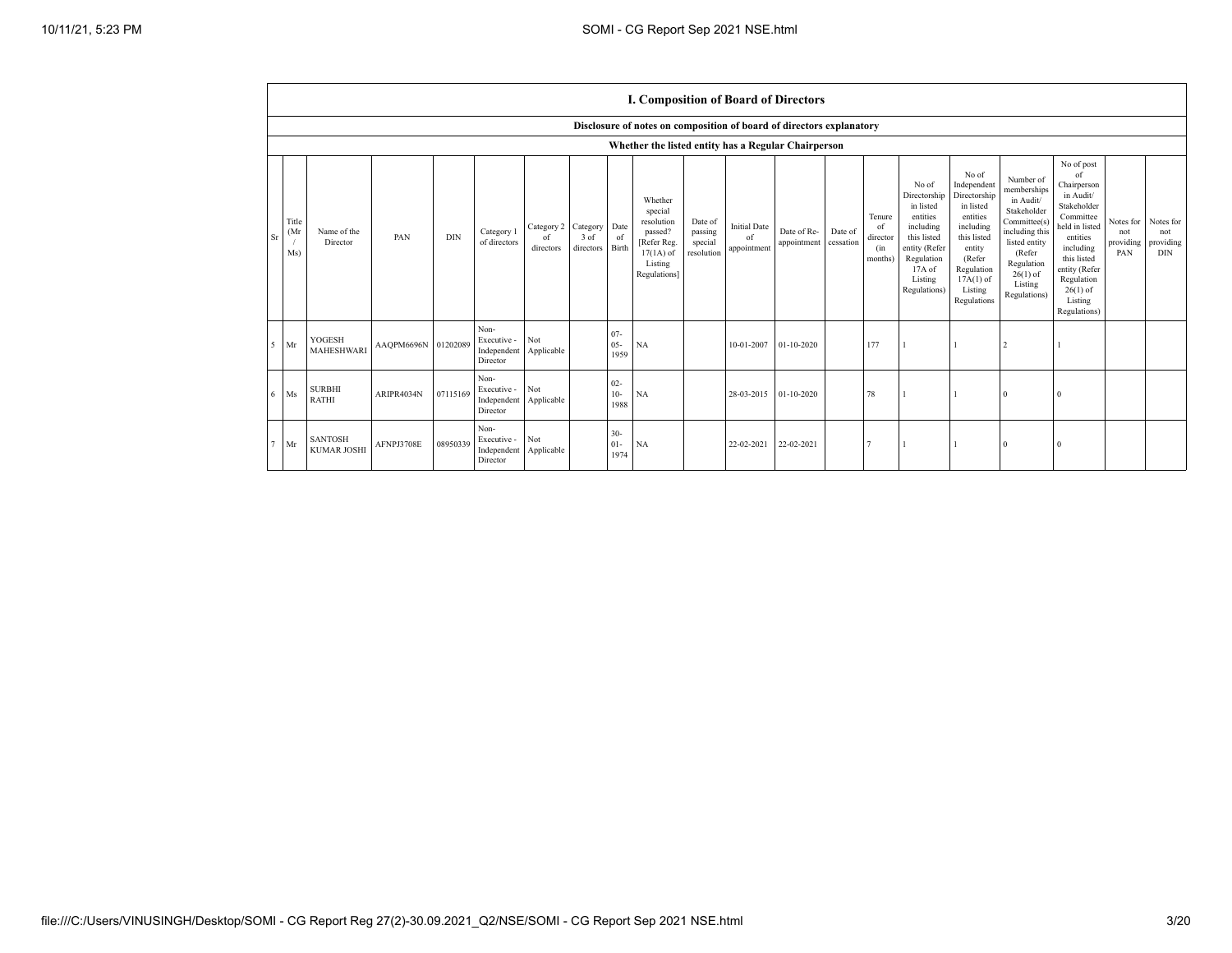|                | <b>Audit Committee Details</b> |                                    |                                         |                            |                        |                      |         |  |  |  |
|----------------|--------------------------------|------------------------------------|-----------------------------------------|----------------------------|------------------------|----------------------|---------|--|--|--|
|                |                                |                                    |                                         |                            |                        |                      |         |  |  |  |
| <b>Sr</b>      | <b>DIN</b><br>Number           | Name of Committee<br>members       | Category 1 of directors                 | Category 2 of<br>directors | Date of<br>Appointment | Date of<br>Cessation | Remarks |  |  |  |
|                | 00648532                       | <b>MAHENDRA</b><br><b>RAKHECHA</b> | Non-Executive - Independent<br>Director | Chairperson                | 12-02-2014             |                      |         |  |  |  |
| $\overline{2}$ | 00351860                       | <b>GAURAV BHANSALI</b>             | <b>Executive Director</b>               | Member                     | 12-02-2014             |                      |         |  |  |  |
| 3              | 01202089                       | YOGESH<br><b>MAHESHWARI</b>        | Non-Executive - Independent<br>Director | Member                     | $01 - 12 - 2020$       |                      |         |  |  |  |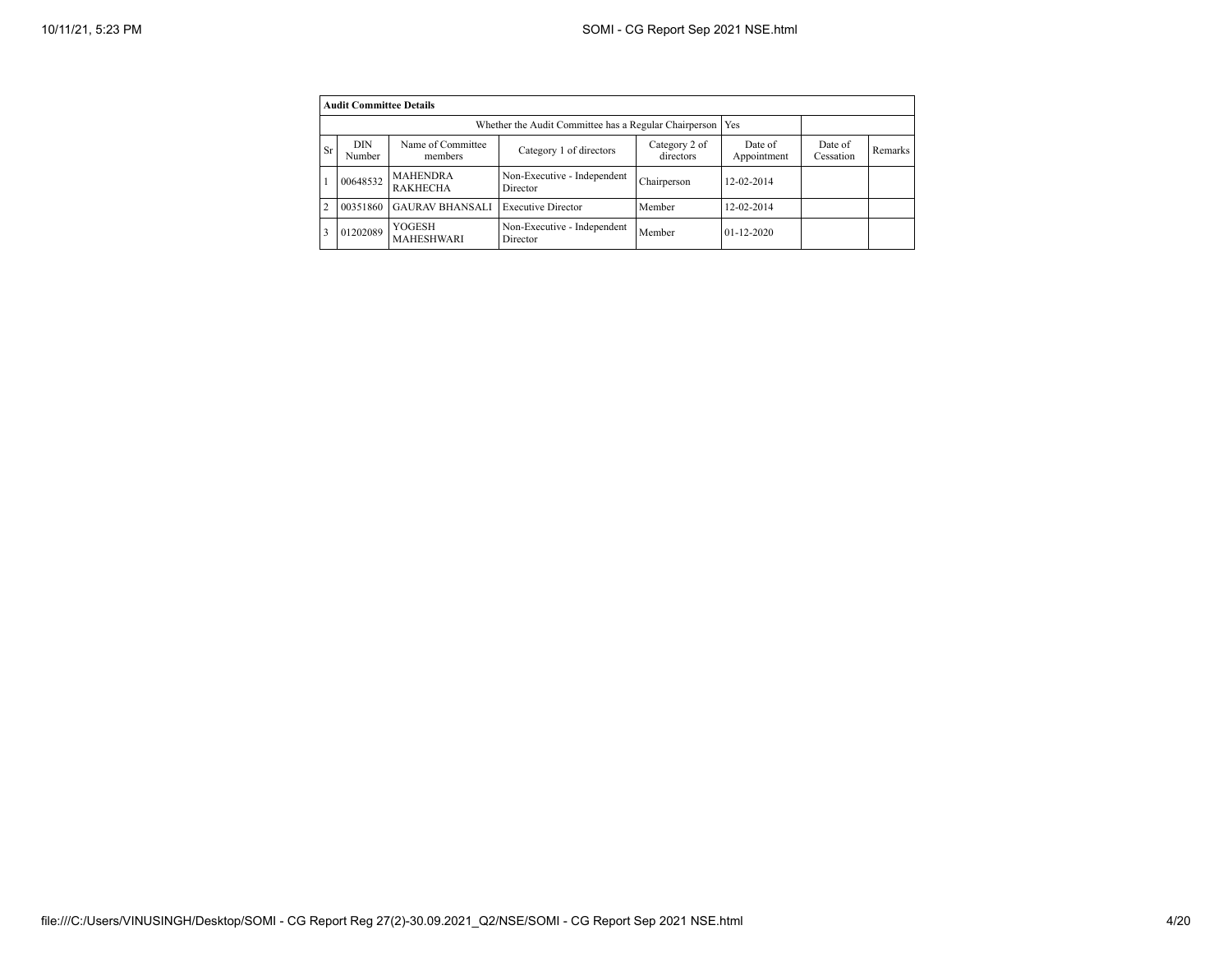|                |                                                                             | Nomination and remuneration committee |                                         |                      |              |  |  |
|----------------|-----------------------------------------------------------------------------|---------------------------------------|-----------------------------------------|----------------------|--------------|--|--|
|                | Whether the Nomination and remuneration committee has a Regular Chairperson |                                       |                                         |                      |              |  |  |
| <b>Sr</b>      | <b>DIN</b><br>Number                                                        | Name of Committee<br>members          | Date of<br>Appointment                  | Date of<br>Cessation | Remarks      |  |  |
|                | 01202089                                                                    | YOGESH<br><b>MAHESHWARI</b>           | Non-Executive - Independent<br>Director | Chairperson          | 14-08-2014   |  |  |
| $\overline{2}$ | 00648532                                                                    | <b>MAHENDRA</b><br><b>RAKHECHA</b>    | Non-Executive - Independent<br>Director | Member               | 14-08-2014   |  |  |
| 3              | 08950339                                                                    | <b>SANTOSH KUMAR</b><br><b>JOSHI</b>  | Non-Executive - Independent<br>Director | Member               | $06-03-2021$ |  |  |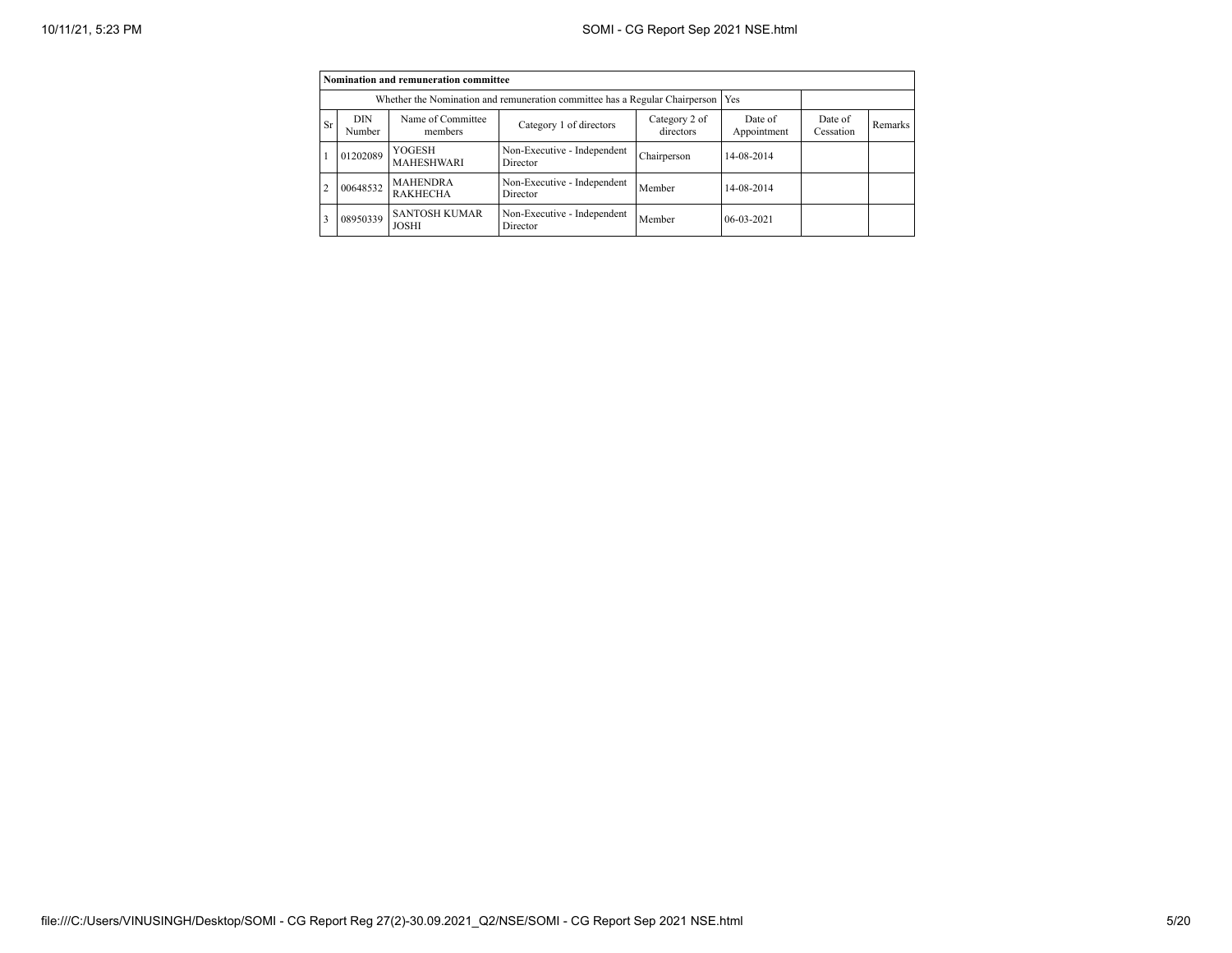|                | <b>Stakeholders Relationship Committee</b>                                                                                              |                                    |                                         |             |                  |  |         |  |  |  |
|----------------|-----------------------------------------------------------------------------------------------------------------------------------------|------------------------------------|-----------------------------------------|-------------|------------------|--|---------|--|--|--|
|                |                                                                                                                                         |                                    |                                         |             |                  |  |         |  |  |  |
| <b>Sr</b>      | Name of Committee<br>Category 2 of<br><b>DIN</b><br>Date of<br>Category 1 of directors<br>directors<br>Appointment<br>Number<br>members |                                    |                                         |             |                  |  | Remarks |  |  |  |
|                | 01202089                                                                                                                                | YOGESH<br>MAHESHWARI               | Non-Executive - Independent<br>Director | Chairperson | $01 - 12 - 2020$ |  |         |  |  |  |
| $\mathfrak{D}$ | 00351851                                                                                                                                | VIMAL BHANSALI                     | <b>Executive Director</b>               | Member      | 14-08-2014       |  |         |  |  |  |
| $\mathcal{R}$  | 00648532                                                                                                                                | <b>MAHENDRA</b><br><b>RAKHECHA</b> | Non-Executive - Independent<br>Director | Member      | 14-08-2014       |  |         |  |  |  |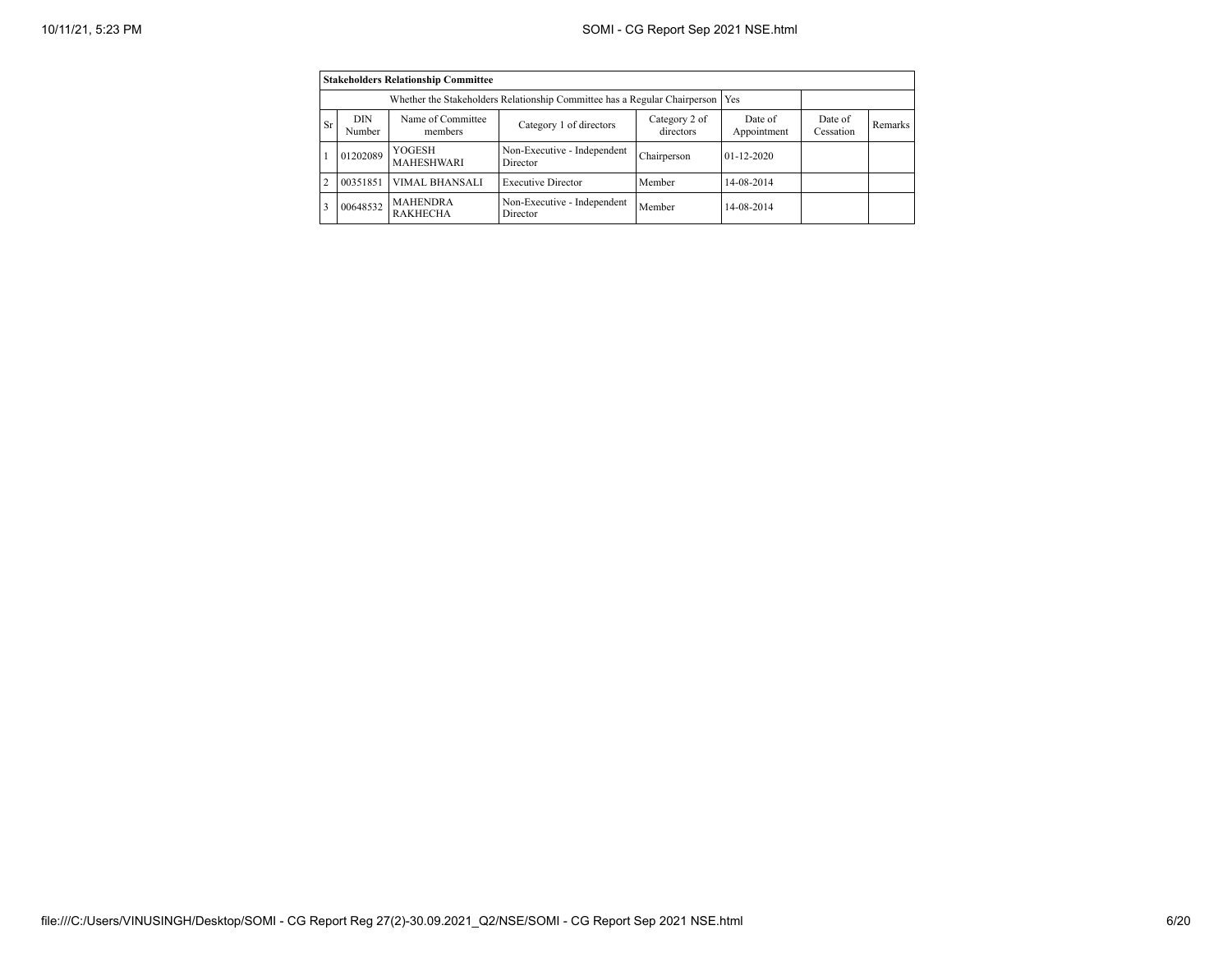|      | <b>Risk Management Committee</b> |                                                                 |                            |                            |                        |                      |         |  |  |
|------|----------------------------------|-----------------------------------------------------------------|----------------------------|----------------------------|------------------------|----------------------|---------|--|--|
|      |                                  | Whether the Risk Management Committee has a Regular Chairperson |                            |                            |                        |                      |         |  |  |
| - Sr | DIN<br>Number                    | Name of Committee<br>members                                    | Category 1 of<br>directors | Category 2 of<br>directors | Date of<br>Appointment | Date of<br>Cessation | Remarks |  |  |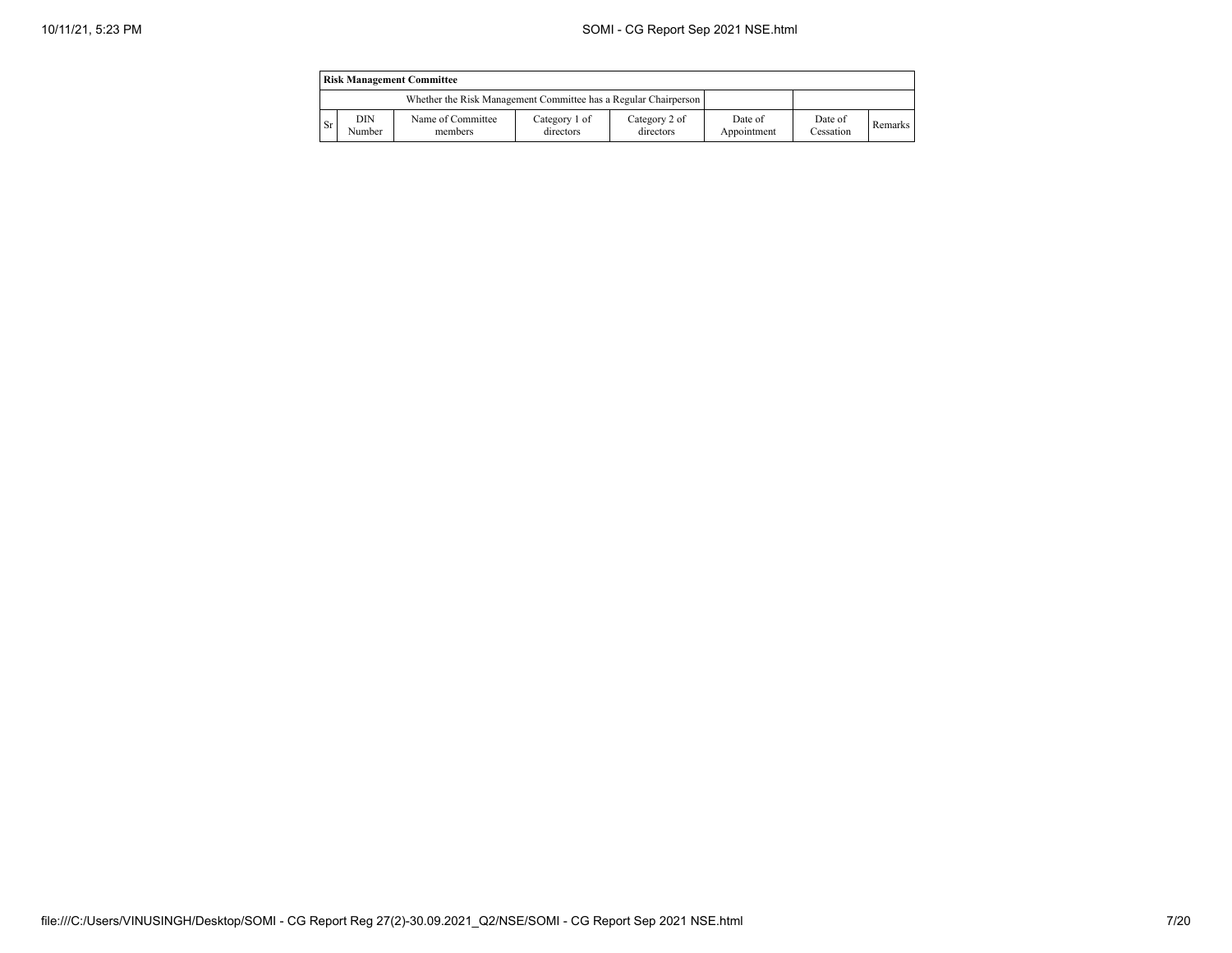|                | <b>Corporate Social Responsibility Committee</b>                                                       |                                                                                       |                                         |             |            |                      |         |  |  |  |
|----------------|--------------------------------------------------------------------------------------------------------|---------------------------------------------------------------------------------------|-----------------------------------------|-------------|------------|----------------------|---------|--|--|--|
|                |                                                                                                        | Whether the Corporate Social Responsibility Committee has a Regular Chairperson   Yes |                                         |             |            |                      |         |  |  |  |
| <b>Sr</b>      | Name of Committee<br>DIN<br>Category 2 of<br>Category 1 of directors<br>directors<br>Number<br>members |                                                                                       |                                         |             |            | Date of<br>Cessation | Remarks |  |  |  |
|                | 00351846                                                                                               | <b>OM PRAKASH</b><br><b>BHANSALI</b>                                                  | <b>Executive Director</b>               | Chairperson | 31-03-2015 |                      |         |  |  |  |
| $\overline{2}$ | 00351851                                                                                               | <b>VIMAL BHANSALI</b>                                                                 | <b>Executive Director</b>               | Member      | 31-03-2015 |                      |         |  |  |  |
| 3              | 00648532                                                                                               | <b>MAHENDRA</b><br><b>RAKHECHA</b>                                                    | Non-Executive - Independent<br>Director | Member      | 31-03-2015 |                      |         |  |  |  |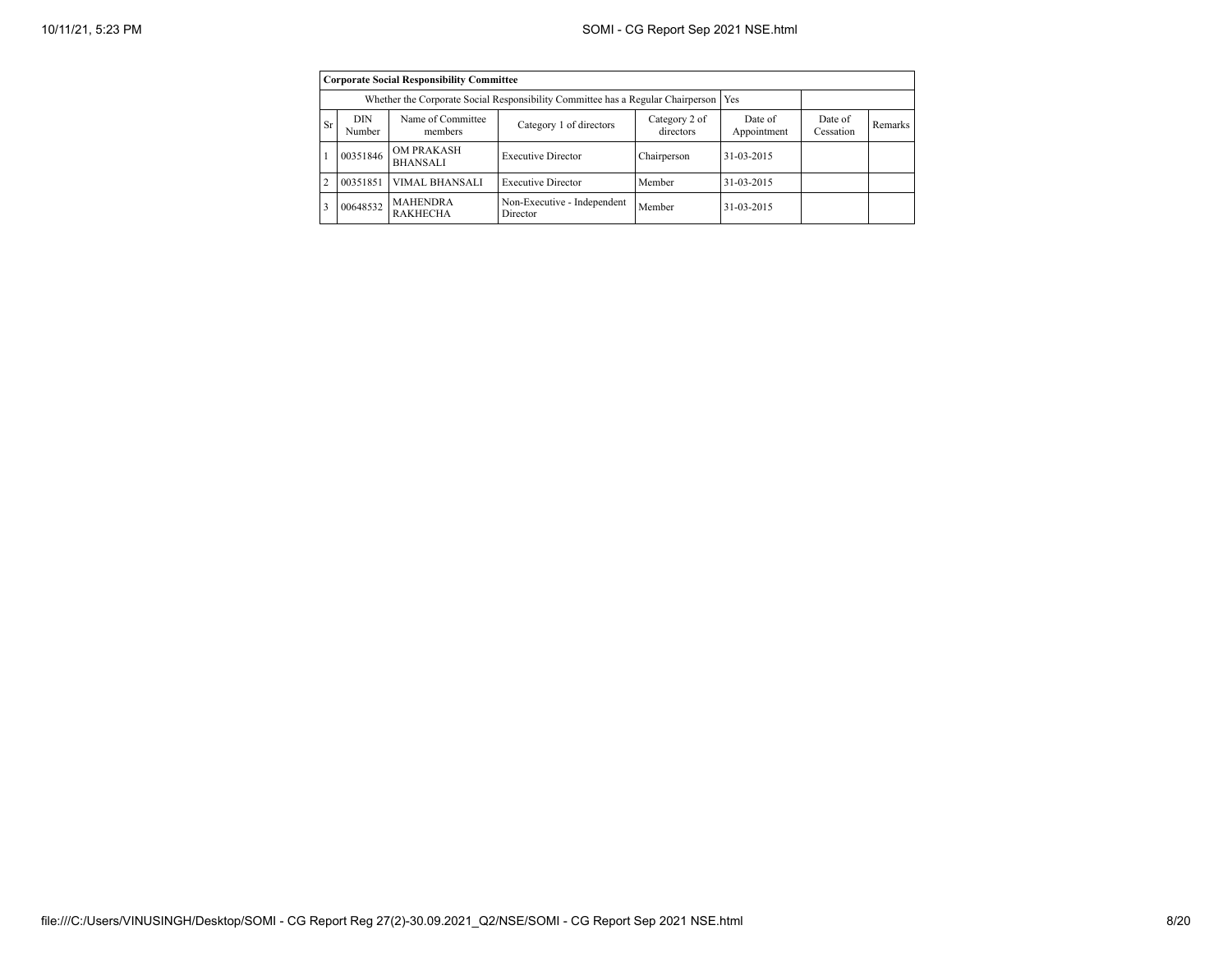| <b>Other Committee</b> |                                                                                                                                     |  |  |
|------------------------|-------------------------------------------------------------------------------------------------------------------------------------|--|--|
|                        | Sr   DIN Number   Name of Committee members   Name of other committee   Category 1 of directors   Category 2 of directors   Remarks |  |  |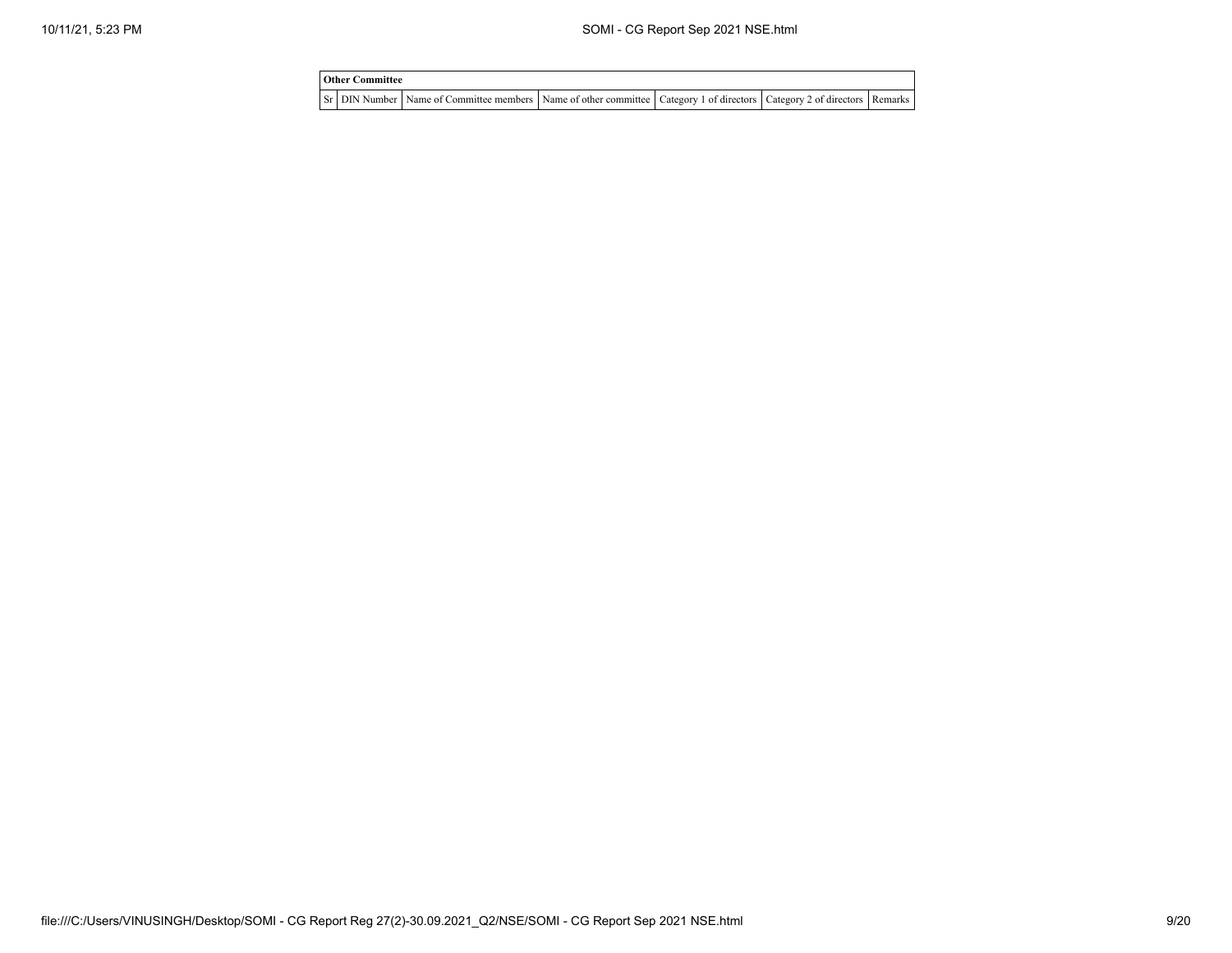|                | <b>Annexure 1</b>                                              |                                                               |                                                                      |                                       |                                                     |                                                                      |                                                                       |  |  |  |
|----------------|----------------------------------------------------------------|---------------------------------------------------------------|----------------------------------------------------------------------|---------------------------------------|-----------------------------------------------------|----------------------------------------------------------------------|-----------------------------------------------------------------------|--|--|--|
|                | <b>Annexure 1</b>                                              |                                                               |                                                                      |                                       |                                                     |                                                                      |                                                                       |  |  |  |
|                | <b>III. Meeting of Board of Directors</b>                      |                                                               |                                                                      |                                       |                                                     |                                                                      |                                                                       |  |  |  |
|                | Disclosure of notes on meeting of board                        | of directors explanatory                                      |                                                                      |                                       |                                                     |                                                                      |                                                                       |  |  |  |
| Sr             | $Date(s)$ of<br>meeting (if any)<br>in the previous<br>quarter | $Date(s)$ of<br>meeting (if any)<br>in the current<br>quarter | Maximum gap<br>between any two<br>consecutive (in<br>number of days) | Notes for<br>not<br>providing<br>Date | Whether<br>requirement of<br>Ouorum met<br>(Yes/No) | Number of Directors<br>present* (other than<br>Independent Director) | No of<br>Independent<br><b>Directors</b><br>attending the<br>meeting* |  |  |  |
|                | 10-05-2021                                                     |                                                               |                                                                      |                                       | Yes                                                 |                                                                      | $\overline{2}$                                                        |  |  |  |
| $\overline{2}$ | 29-06-2021                                                     |                                                               | 49                                                                   |                                       | Yes                                                 |                                                                      | $\overline{2}$                                                        |  |  |  |
| 3              |                                                                | 14-08-2021                                                    | 45                                                                   |                                       | Yes                                                 |                                                                      | 3                                                                     |  |  |  |
| 4              |                                                                | 04-09-2021                                                    | 20                                                                   |                                       | Yes                                                 |                                                                      | 3                                                                     |  |  |  |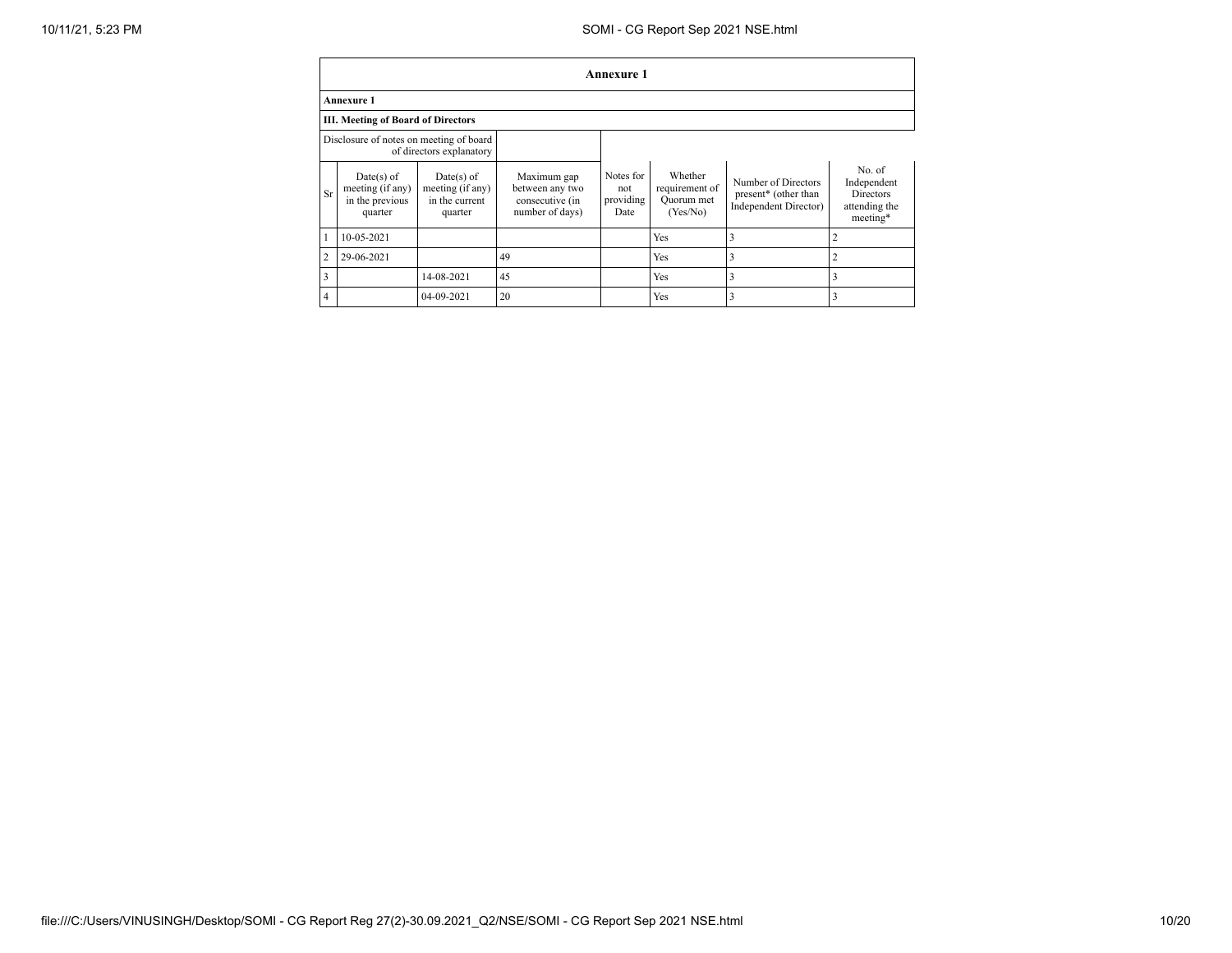|                | Annexure 1                       |                                                                                                            |                                                                      |                               |                                       |                                                        |                                                                               |                                                                 |  |
|----------------|----------------------------------|------------------------------------------------------------------------------------------------------------|----------------------------------------------------------------------|-------------------------------|---------------------------------------|--------------------------------------------------------|-------------------------------------------------------------------------------|-----------------------------------------------------------------|--|
|                | <b>IV. Meeting of Committees</b> |                                                                                                            |                                                                      |                               |                                       |                                                        |                                                                               |                                                                 |  |
|                |                                  |                                                                                                            |                                                                      |                               |                                       |                                                        |                                                                               |                                                                 |  |
| Sr             | Name of<br>Committee             | $Date(s)$ of meeting (Enter<br>dates of Previous quarter<br>and Current quarter in<br>chronological order) | Maximum gap<br>between any two<br>consecutive (in<br>number of days) | Name of<br>other<br>committee | Reson for<br>not<br>providing<br>date | Whether<br>requirement<br>of Quorum<br>met<br>(Yes/No) | Number of<br>Directors<br>present* (other<br>than<br>Independent<br>Director) | No. of<br>Independent<br>Directors<br>attending the<br>meeting* |  |
|                | Audit<br>Committee               | $10 - 05 - 2021$                                                                                           |                                                                      |                               |                                       | Yes                                                    |                                                                               | $\overline{2}$                                                  |  |
| $\overline{2}$ | Audit<br>Committee               | 29-06-2021                                                                                                 | 49                                                                   |                               |                                       | Yes                                                    |                                                                               | 2                                                               |  |
| 3              | Audit<br>Committee               | 14-08-2021                                                                                                 | 45                                                                   |                               |                                       | Yes                                                    |                                                                               | 2                                                               |  |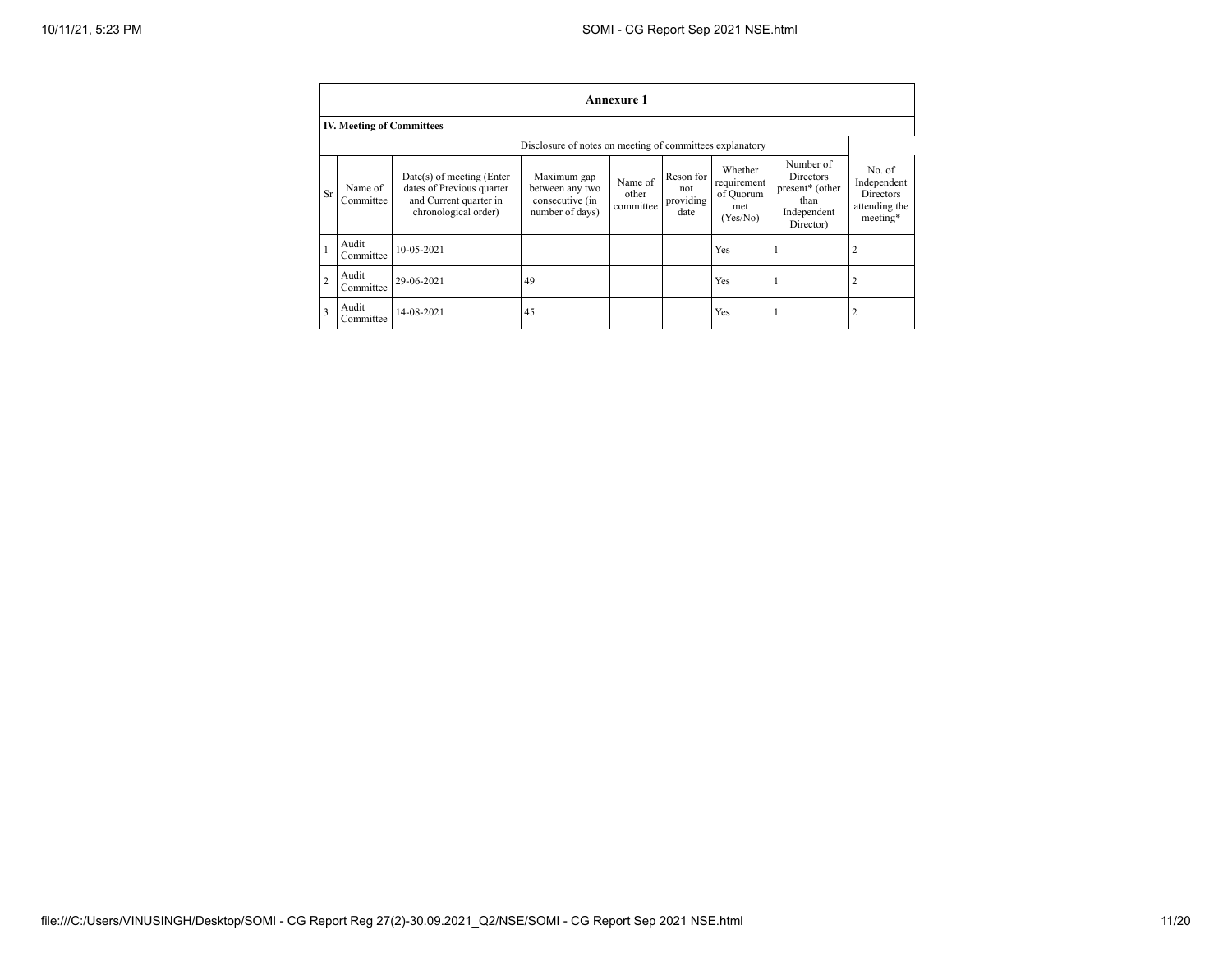|   | Annexure 1                                                                                                        |     |  |  |  |  |  |  |  |
|---|-------------------------------------------------------------------------------------------------------------------|-----|--|--|--|--|--|--|--|
|   | V. Related Party Transactions                                                                                     |     |  |  |  |  |  |  |  |
|   | If status is "No" details of non-<br>Compliance status<br>Subject<br>(Yes/No/NA)<br>compliance may be given here. |     |  |  |  |  |  |  |  |
|   | Whether prior approval of audit committee obtained                                                                | NA  |  |  |  |  |  |  |  |
| 2 | Whether shareholder approval obtained for material RPT                                                            | NA  |  |  |  |  |  |  |  |
|   | Whether details of RPT entered into pursuant to omnibus approval<br>have been reviewed by Audit Committee         | Yes |  |  |  |  |  |  |  |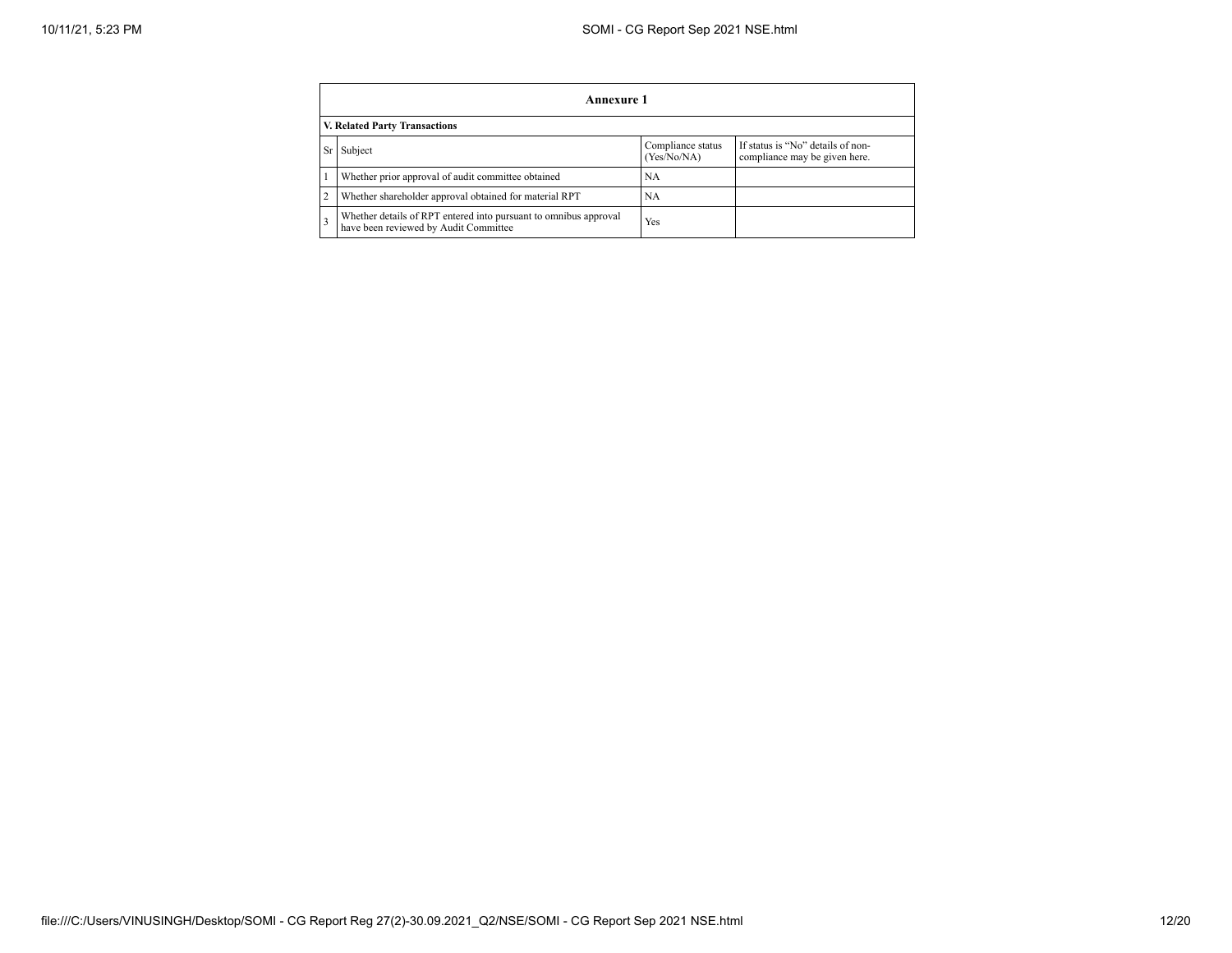|                | Annexure 1                                                                                                                                                                                                      |                               |  |  |
|----------------|-----------------------------------------------------------------------------------------------------------------------------------------------------------------------------------------------------------------|-------------------------------|--|--|
|                | <b>VI. Affirmations</b>                                                                                                                                                                                         |                               |  |  |
|                | Sr Subject                                                                                                                                                                                                      | Compliance<br>status (Yes/No) |  |  |
|                | The composition of Board of Directors is in terms of SEBI (Listing obligations and disclosure requirements)<br>Regulations, 2015                                                                                | Yes                           |  |  |
| $\overline{2}$ | The composition of the following committees is in terms of SEBI(Listing obligations and disclosure requirements)<br>Regulations, 2015 a. Audit Committee                                                        | Yes                           |  |  |
| 3              | The composition of the following committees is in terms of SEBI(Listing obligations and disclosure requirements)<br>Regulations, 2015. b. Nomination & remuneration committee                                   | Yes                           |  |  |
| $\overline{4}$ | The composition of the following committees is in terms of SEBI(Listing obligations and disclosure requirements)<br>Regulations, 2015. c. Stakeholders relationship committee                                   | Yes                           |  |  |
| 5              | The composition of the following committees is in terms of SEBI(Listing obligations and disclosure requirements)<br>Regulations, 2015. d. Risk management committee (applicable to the top 500 listed entities) | <b>NA</b>                     |  |  |
| 6              | The committee members have been made aware of their powers, role and responsibilities as specified in SEBI<br>(Listing obligations and disclosure requirements) Regulations, 2015.                              | Yes                           |  |  |
|                | The meetings of the board of directors and the above committees have been conducted in the manner as specified in<br>SEBI (Listing obligations and disclosure requirements) Regulations, 2015.                  | Yes                           |  |  |
| 8              | This report and/or the report submitted in the previous quarter has been placed before Board of Directors.                                                                                                      | Yes                           |  |  |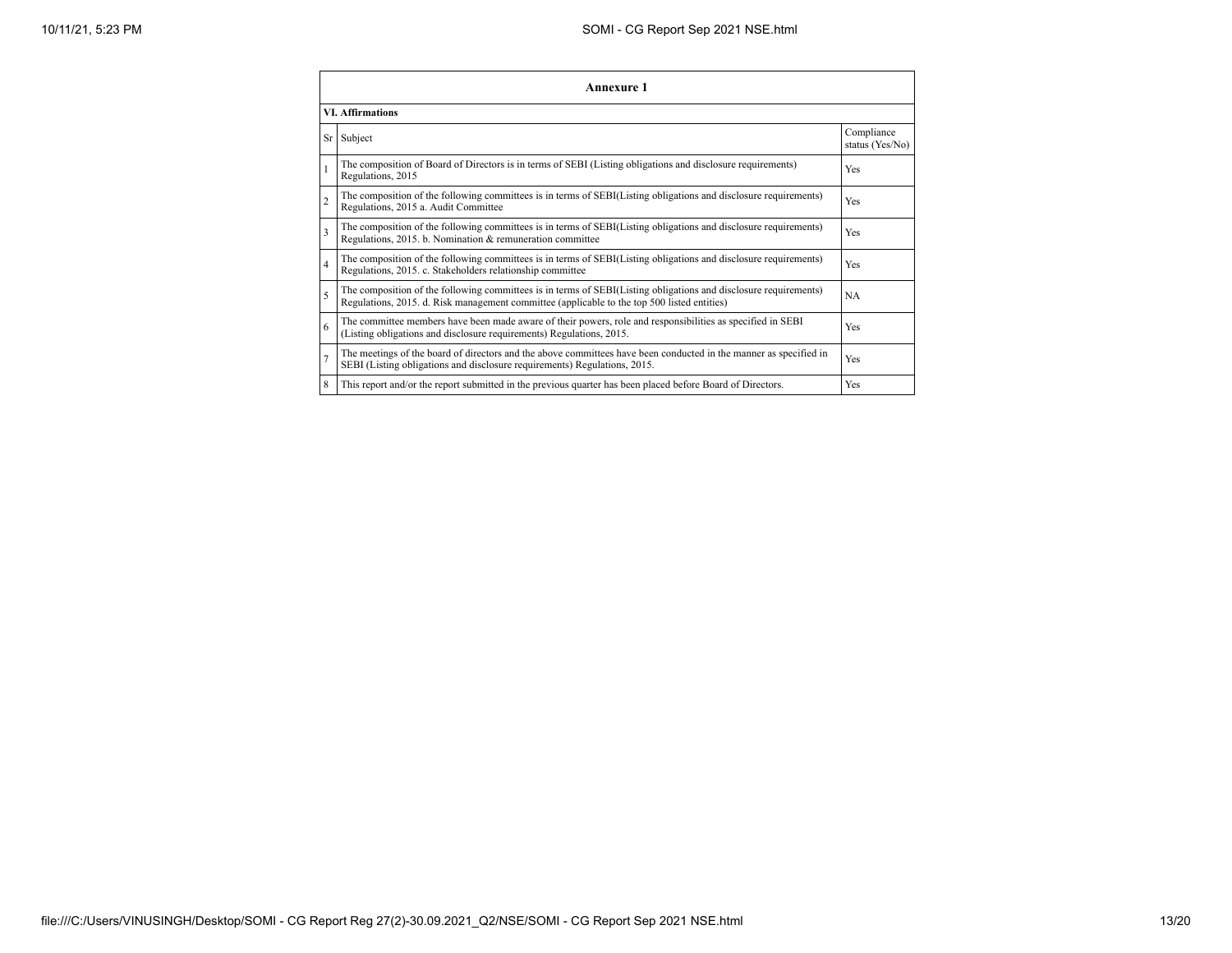| <b>Annexure 1</b> |                   |                     |
|-------------------|-------------------|---------------------|
| <sub>Sr</sub>     | Subject           | Compliance status   |
|                   | Name of signatory | OM PRAKASH BHANSALI |
|                   | Designation       | Managing Director   |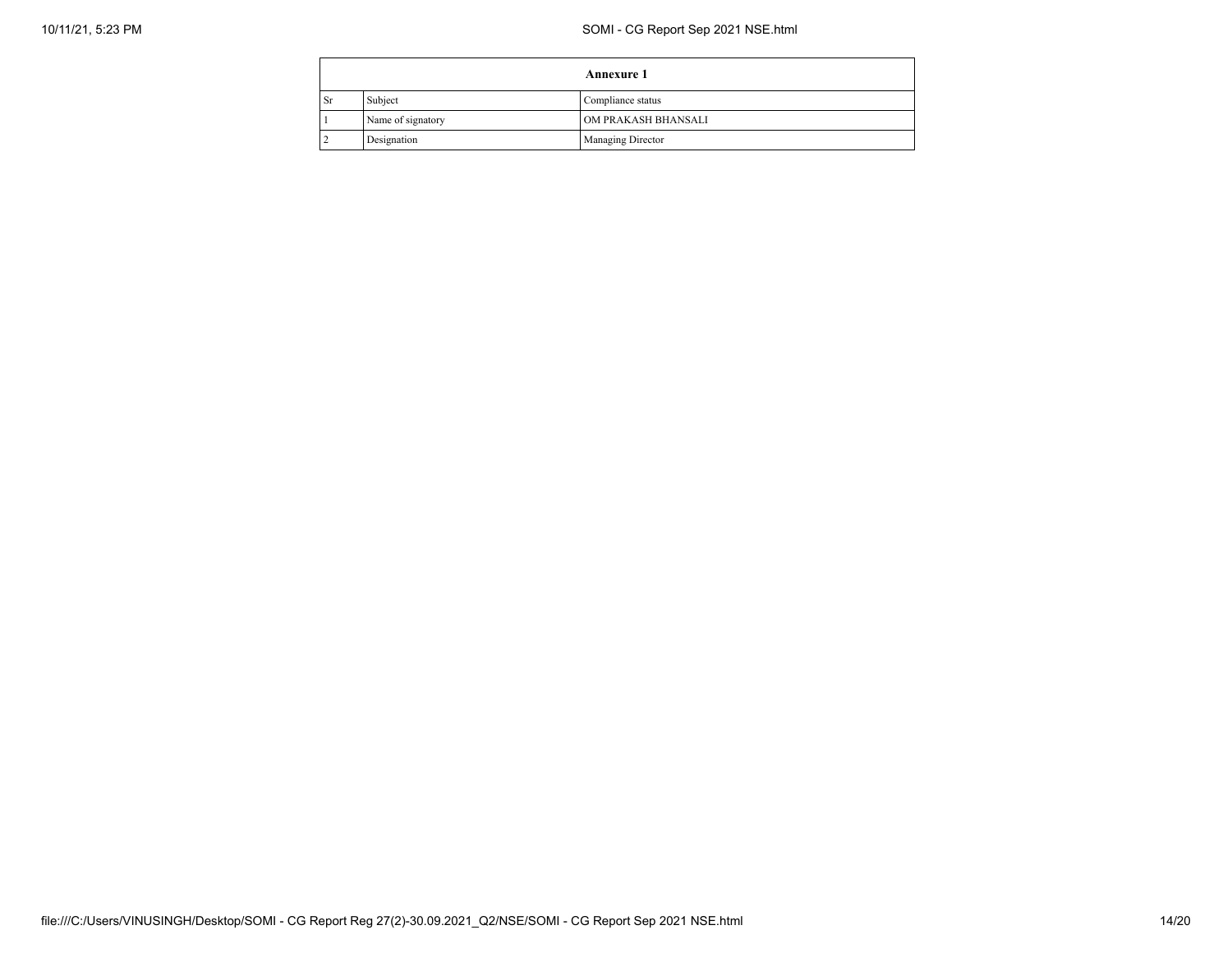|                | <b>Annexure III</b>                                                                                                                                                                  |                                              |                                     |                                                                      |  |
|----------------|--------------------------------------------------------------------------------------------------------------------------------------------------------------------------------------|----------------------------------------------|-------------------------------------|----------------------------------------------------------------------|--|
|                | <b>III.</b> Affirmations                                                                                                                                                             |                                              |                                     |                                                                      |  |
|                | Sr Particulars                                                                                                                                                                       | Regulation<br>Number                         | Compliance<br>status<br>(Yes/No/NA) | If status is "No" details of<br>non-compliance may be<br>given here. |  |
|                | Copy of the annual report including balance sheet, profit and loss account,<br>directors report, corporate governance report, business responsibility<br>report displayed on website | 46(2)                                        | Yes                                 |                                                                      |  |
| $\overline{c}$ | Presence of Chairperson of Audit Committee at the Annual General<br>Meeting                                                                                                          | 18(1)(d)                                     | Yes                                 |                                                                      |  |
| 3              | Presence of Chairperson of the nomination and remuneration committee at<br>the annual general meeting                                                                                | 19(3)                                        | Yes                                 |                                                                      |  |
| 4              | Presence of Chairperson of the Stakeholder Relationship committee at the<br>annual general meeting                                                                                   | 20(3)                                        | Yes                                 |                                                                      |  |
| 5              | Whether "Corporate Governance Report" disclosed in Annual Report                                                                                                                     | $34(3)$ read with<br>para C of<br>Schedule V | Yes                                 |                                                                      |  |
|                | Any other information to be provided                                                                                                                                                 |                                              |                                     |                                                                      |  |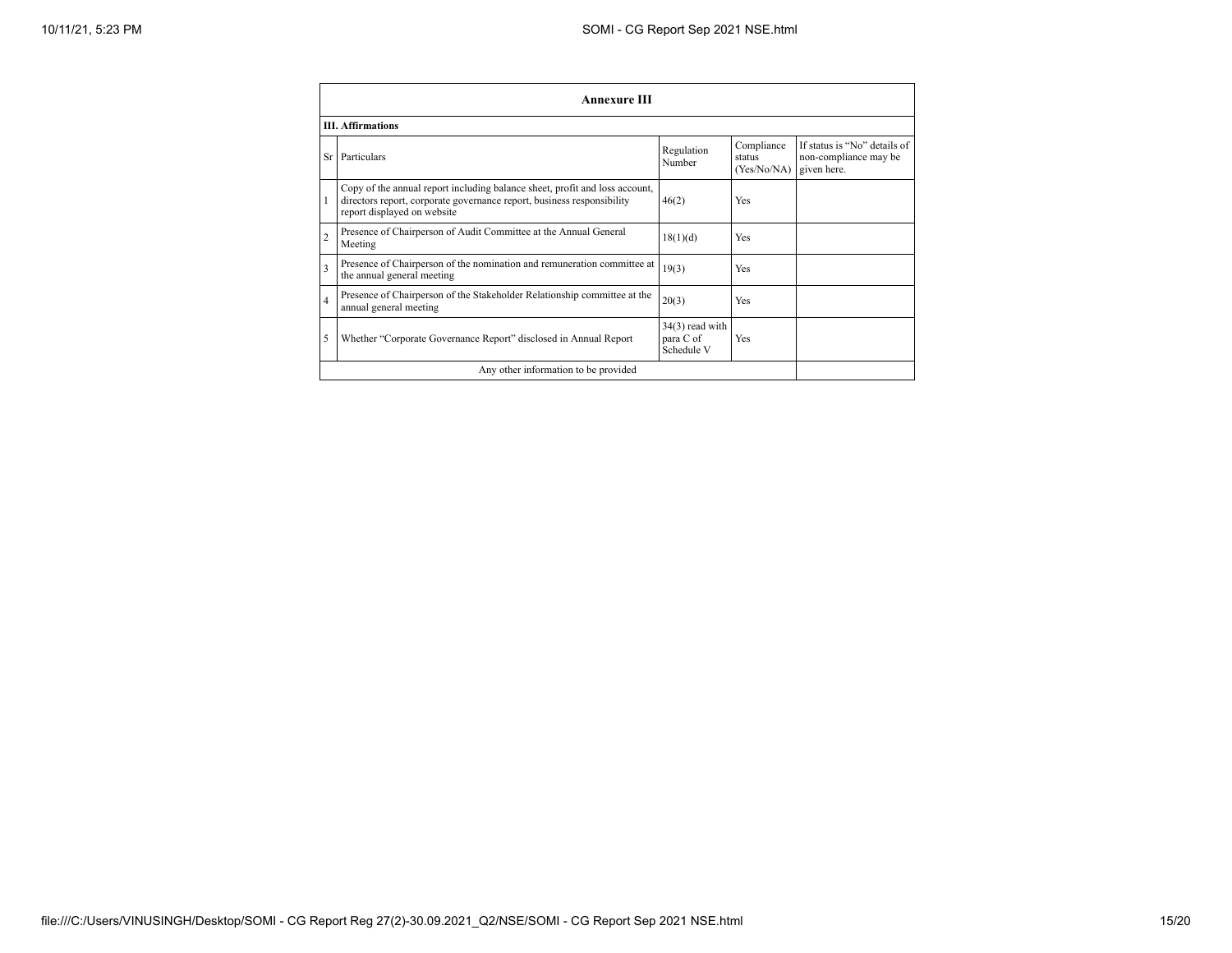| <b>Annexure III</b> |                          |  |
|---------------------|--------------------------|--|
| Name of signatory   | OM PRAKASH BHANSALI      |  |
| Designation         | <b>Managing Director</b> |  |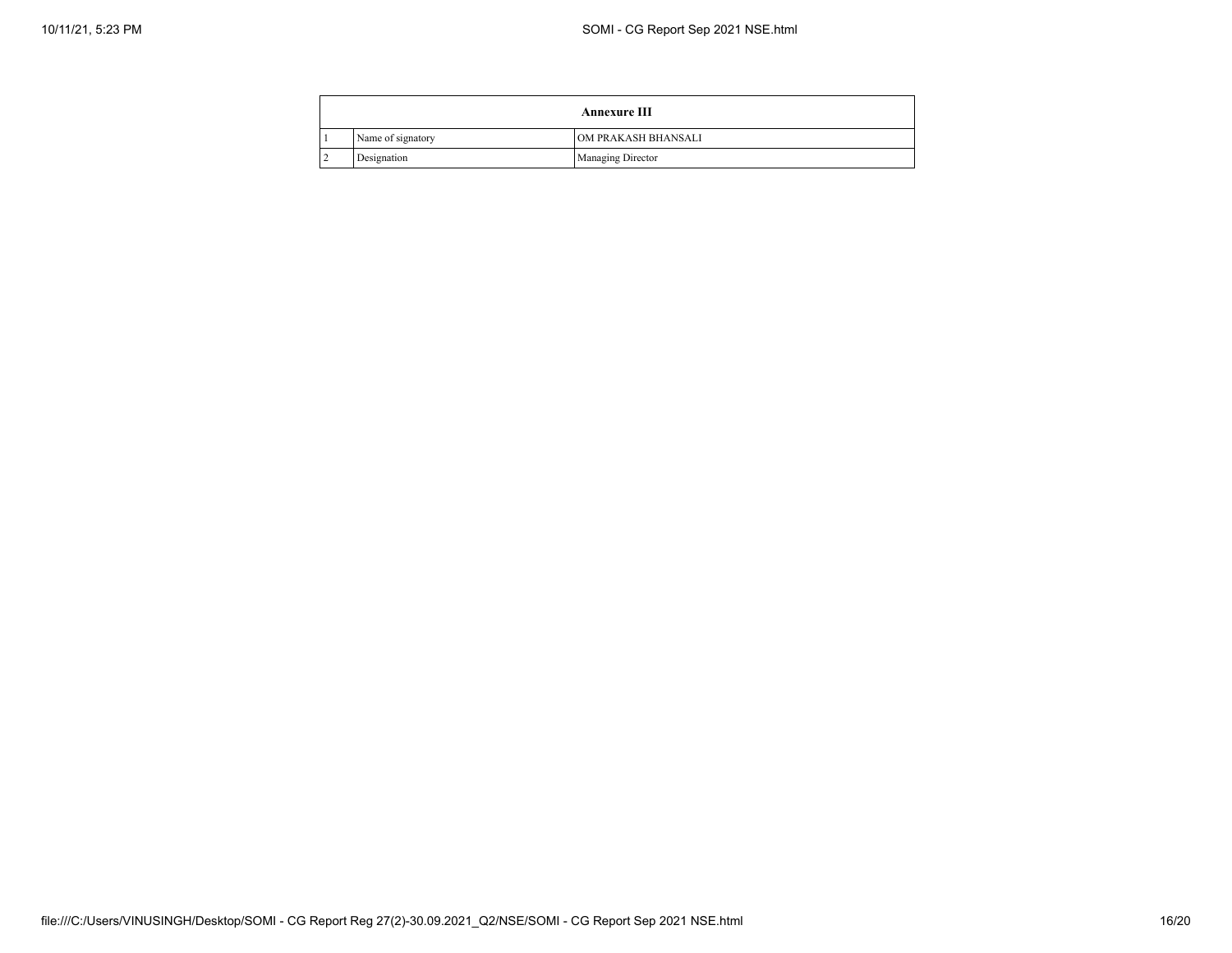| <b>Additional Half yearly Disclosure</b>                                                                                                                                                                                                                                                                                                                                                                                                |                                                |                                                                       |                                                                                                 |
|-----------------------------------------------------------------------------------------------------------------------------------------------------------------------------------------------------------------------------------------------------------------------------------------------------------------------------------------------------------------------------------------------------------------------------------------|------------------------------------------------|-----------------------------------------------------------------------|-------------------------------------------------------------------------------------------------|
| Applicability of disclosure                                                                                                                                                                                                                                                                                                                                                                                                             | Applicable                                     |                                                                       |                                                                                                 |
| Reason for Non Applicability                                                                                                                                                                                                                                                                                                                                                                                                            | Textual Information(1)                         |                                                                       |                                                                                                 |
| I. Disclosure of Loans/ guarantees/comfort letters /securities etc.refer note below                                                                                                                                                                                                                                                                                                                                                     |                                                |                                                                       |                                                                                                 |
| (A) Any loan or any other form of debt advanced by the listed entity directly or indirectly to                                                                                                                                                                                                                                                                                                                                          |                                                |                                                                       |                                                                                                 |
| Entity                                                                                                                                                                                                                                                                                                                                                                                                                                  | Aggregate amount advanced during six<br>months | Balance<br>outstanding<br>at the end of<br>six months                 |                                                                                                 |
| Promoter or any other entity controlled by them                                                                                                                                                                                                                                                                                                                                                                                         | $\theta$                                       | $\theta$                                                              |                                                                                                 |
| Promoter Group or any other entity controlled by them                                                                                                                                                                                                                                                                                                                                                                                   | $\theta$                                       | $\mathbf{0}$                                                          |                                                                                                 |
| Directors (including relatives) or any other entity controlled<br>by them                                                                                                                                                                                                                                                                                                                                                               | $\theta$                                       | $\mathbf{0}$                                                          |                                                                                                 |
| KMPs or any other entity controlled by them                                                                                                                                                                                                                                                                                                                                                                                             | $\theta$                                       | 2.15                                                                  |                                                                                                 |
| (B) Any guarantee / comfort letter (by whatever name called) provided by the listed entity directly or<br>indirectly, in connection with any loan(s) or any other form of debt availed By<br>Entity                                                                                                                                                                                                                                     | Type (guarantee, comfort letter etc.)          | Aggregate<br>amount of<br>issuance<br>during six<br>months            | Balance<br>outstanding at the<br>end of six<br>months(taking into<br>account any<br>invocation) |
| Promoter or any other entity controlled by them                                                                                                                                                                                                                                                                                                                                                                                         | NA                                             | $\mathbf{0}$                                                          | $\mathbf{0}$                                                                                    |
| Promoter Group or any other entity controlled by them                                                                                                                                                                                                                                                                                                                                                                                   | NA                                             | $\mathbf{0}$                                                          | $\mathbf{0}$                                                                                    |
| Directors (including relatives) or any other entity controlled<br>by them                                                                                                                                                                                                                                                                                                                                                               | NA                                             | $\mathbf{0}$                                                          | $\mathbf{0}$                                                                                    |
| KMPs or any other entity controlled by them                                                                                                                                                                                                                                                                                                                                                                                             | NA                                             | $\overline{0}$                                                        | $\mathbf{0}$                                                                                    |
| (C) Any security provided by the listed entity directly or indirectly, in connection with any loan(s) or any<br>other form of debt availed by<br>Entity                                                                                                                                                                                                                                                                                 | Type of security (cash, shares etc.)           | Aggregate<br>value of<br>security<br>provided<br>during six<br>months | Balance<br>outstanding at the<br>end of six months                                              |
| Promoter or any other entity controlled by them                                                                                                                                                                                                                                                                                                                                                                                         | NA                                             | $\mathbf{0}$                                                          | $\mathbf{0}$                                                                                    |
| Promoter Group or any other entity controlled by them                                                                                                                                                                                                                                                                                                                                                                                   | NA                                             | $\theta$                                                              | $\theta$                                                                                        |
| Directors (including relatives) or any other entity controlled<br>by them                                                                                                                                                                                                                                                                                                                                                               | NA                                             | $\mathbf{0}$                                                          | $\theta$                                                                                        |
| KMPs or any other entity controlled by them                                                                                                                                                                                                                                                                                                                                                                                             | NA                                             | $\boldsymbol{0}$                                                      | $\theta$                                                                                        |
| (D) Additional Information                                                                                                                                                                                                                                                                                                                                                                                                              |                                                |                                                                       | Textual<br>Information $(2)$                                                                    |
| II. Affirmations                                                                                                                                                                                                                                                                                                                                                                                                                        |                                                |                                                                       |                                                                                                 |
| <b>Affirmations</b>                                                                                                                                                                                                                                                                                                                                                                                                                     |                                                | Compliance<br><b>Status</b>                                           | Company Remarks                                                                                 |
| All loans (or other form of debt), guarantees, comfort letters (by whatever name called) or securities in<br>connection with any loan(s) (or other form of debt) given directly or indirectly by the listed entity to<br>promoter(s), promoter group, director(s) (including their relatives), key managerial personnel<br>(including their relatives) or any entity controlled by them are in the economic interest of the<br>company. |                                                | Yes                                                                   | Textual<br>Information $(3)$                                                                    |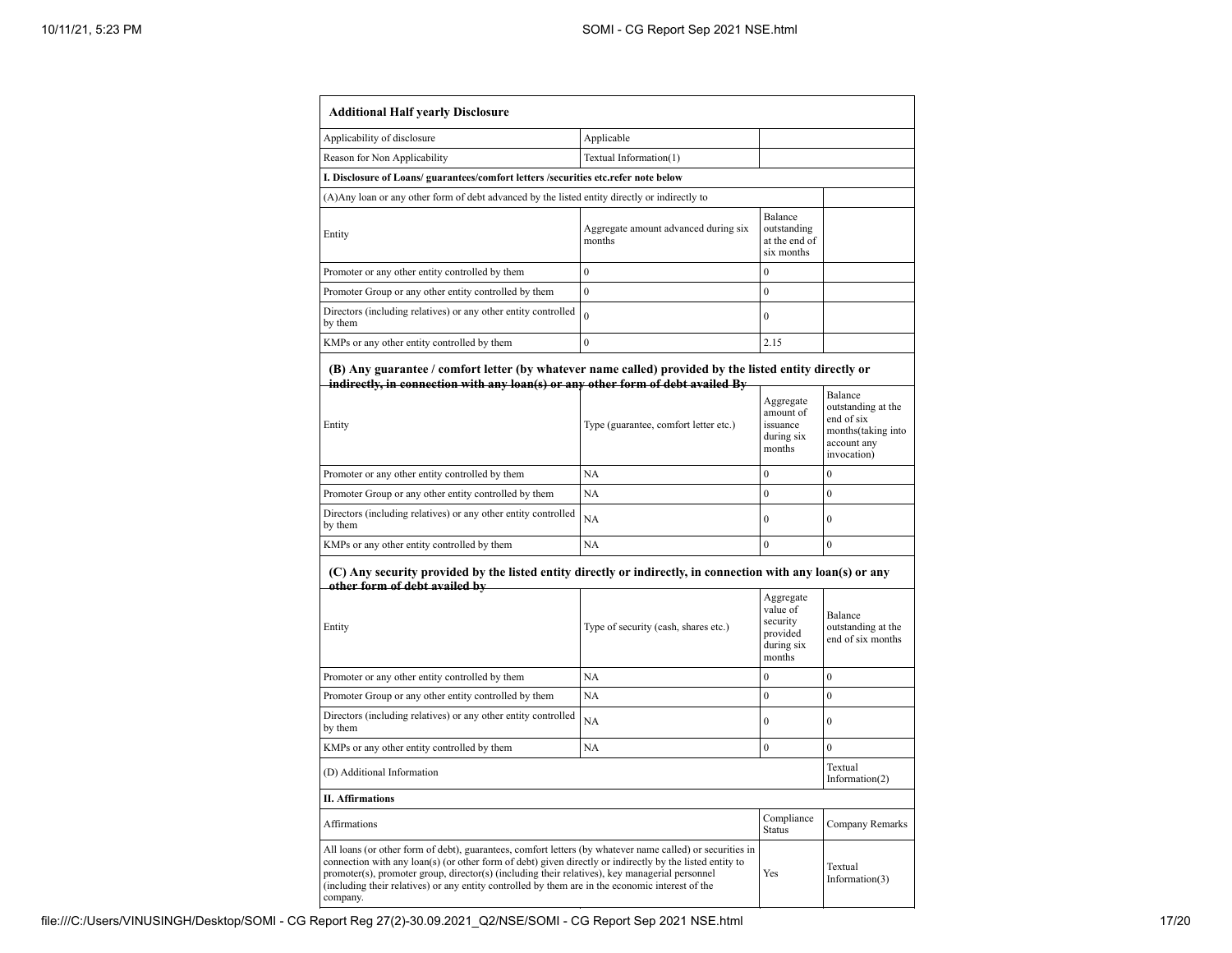## 10/11/21, 5:23 PM SOMI - CG Report Sep 2021 NSE.html

| Name        | <b>MANISH BOHRA</b> |  |
|-------------|---------------------|--|
| Designation | <b>CFO</b>          |  |
| Place       | <b>JODHPUR</b>      |  |
| Date        | $11 - 10 - 2021$    |  |